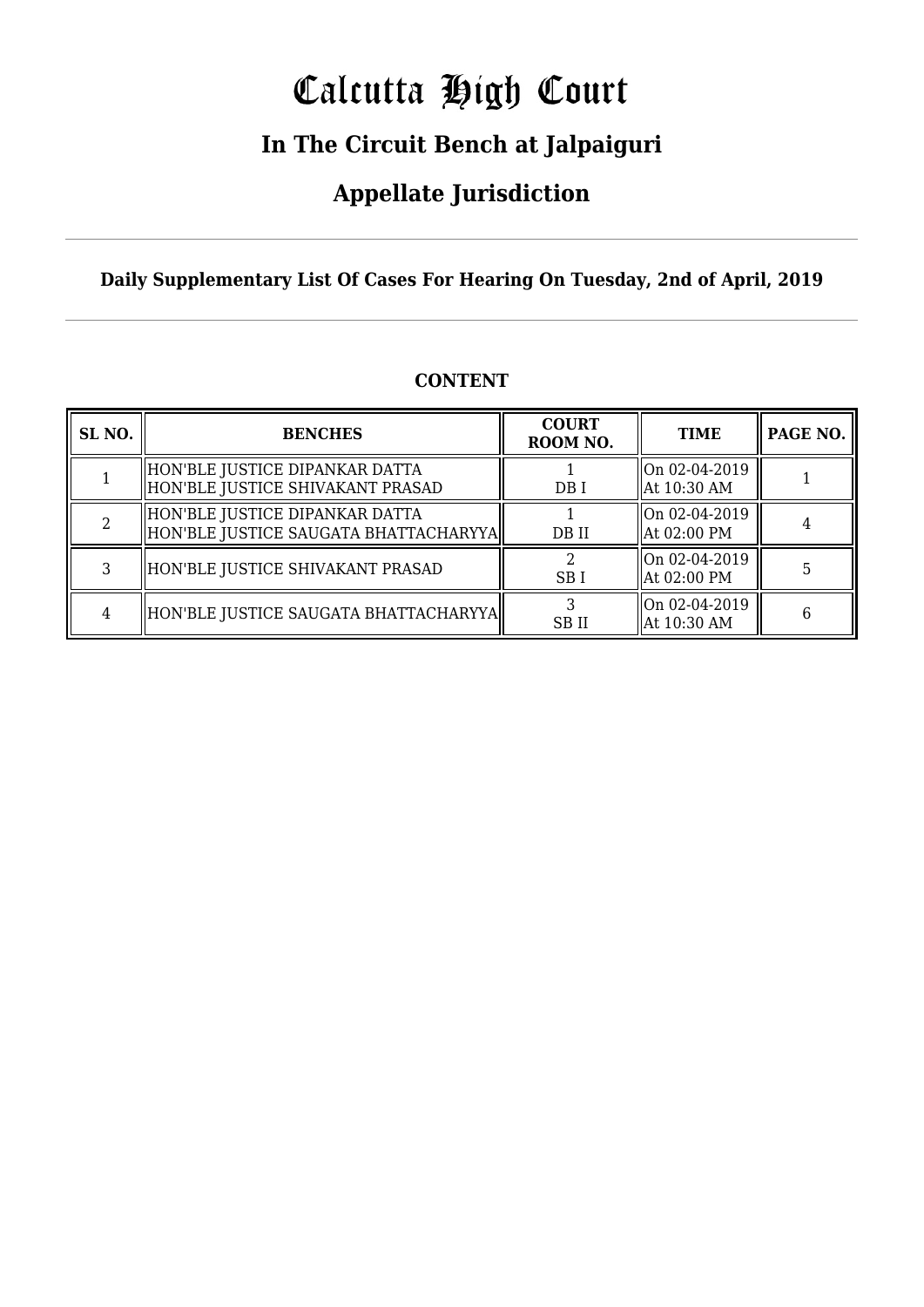

**DAILY CAUSELIST For Tuesday The 2nd April 2019**

#### **COURT NO. 1**

**DIVISION BENCH**

#### **AT 10:30 AM**

#### **HON'BLE JUSTICE DIPANKAR DATTA HON'BLE JUSTICE SHIVAKANT PRASAD**

**On Tuesday, the 2nd April, 2019 Will sit together according to convenience of their Lordships and take all criminal matters required to be taken up by a Division Bench.**

#### **FOR ADMISSION**

| SANJAY KERKETTA @ ANR<br>VS | Mr.SOUMAJIT KUMAR<br>DEY |
|-----------------------------|--------------------------|
| State of West Bengal        |                          |
|                             |                          |
|                             |                          |
|                             | <b>MOTION</b>            |

#### 2 CRM/41/2019 SHYAMAL ROY AND ANR VS State of West Bengal Mr.ANIRBAN BANERJEE 3 CRM/42/2019 SUJAN SAHA VS State of West Bengal Mr.KAMALIKA SEN 4 CRM/43/2019 UTTAM ROY @ UTTAM PRAMANIK AND ANR VS State of West Bengal Mr.JAYDEEP KANTA BHOWMIK 5 CRM/49/2019 SATYEN BASUNIA VS State of West Bengal Mr.ANIRBAN BANERJEE 6 CRM/50/2019 PRADIP RATH VS State of West Bengal Mr.SUBHADIP DHAR 7 CRM/51/2019 SAFIKUL MIA VS State of West Bengal Mr.SOUMAJIT KUMAR DEY 8 CRM/53/2019 ANWAR HOSSAIN AND ORS VS State of West Bengal Mr.SOUMAJIT KUMAR DEY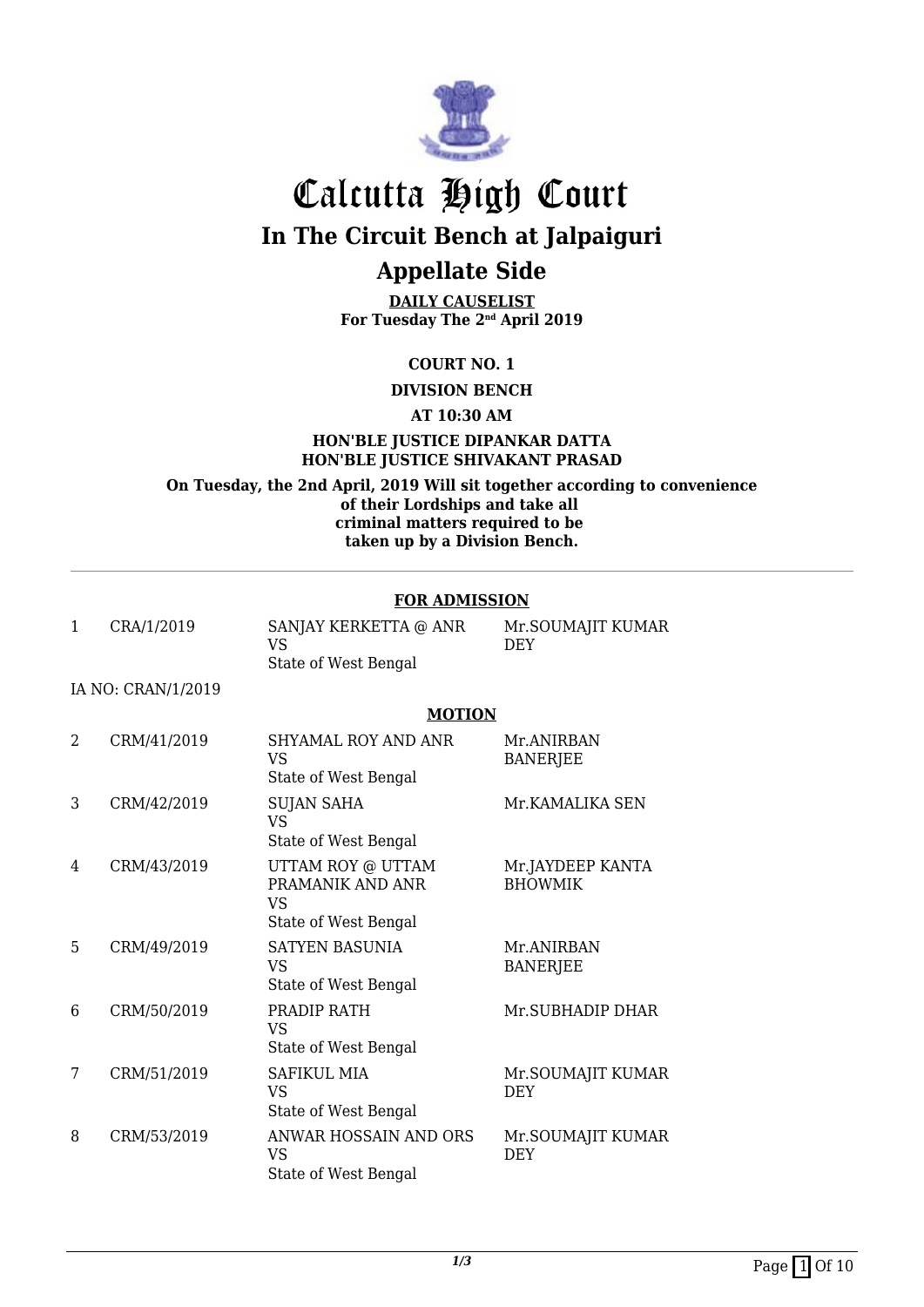| 9  | CRM/54/2019 | <b>MULBI ORAON AND ANR</b><br>VS<br>State of West Bengal                    | Mr.RUPAM DUTTA                     |
|----|-------------|-----------------------------------------------------------------------------|------------------------------------|
| 10 | CRM/55/2019 | NIRANJAN BHOWMICK AND<br><b>OTHERS</b><br><b>VS</b><br>STATE OF WEST BENGAL | Mr.KALIPADA DAS                    |
| 11 | CRM/56/2019 | <b>HAFIJUL ALAM</b><br><b>VS</b><br>State of West Bengal                    | Mr.KALLAL GHOSH                    |
| 12 | CRM/57/2019 | SUBANTI ORAW @ ORAON<br><b>VS</b><br>state of west bengal                   | Mr.KOUSHIK NATH                    |
|    |             | <b>APPLICATION FOR BAIL</b>                                                 |                                    |
| 13 | CRM/11/2019 | KARUNA DUTTA AND ORS<br><b>VS</b><br>State of West Bengal                   | Mr.GOBINDA GHOSH                   |
| 14 | CRM/18/2019 | <b>BILAM ROY AND ORS</b><br><b>VS</b><br>State of West Bengal               | Mr.ANIRBAN<br><b>BANERJEE</b>      |
| 15 | CRM/19/2019 | MOHAN SHAW @ BALAK<br><b>VS</b><br>State of West Bengal                     | Mr.ANIRBAN<br><b>BANERJEE</b>      |
| 16 | CRM/21/2019 | MD.TABEREJ @BOYRA<br>@LENGRU<br><b>VS</b><br>State of West Bengal           | Mr.ANIRBAN<br><b>BANERJEE</b>      |
| 17 | CRM/25/2019 | <b>MIZANUR ALI</b><br><b>VS</b><br>State of West Bengal                     | Mr.KALIPADA DAS                    |
| 18 | CRM/30/2019 | SUBRATA MONDAL<br><b>VS</b><br>State of West Bengal                         | Mr.KOUSHIK NATH                    |
| 19 | CRM/31/2019 | LALIT ROY AND ANR<br>VS<br>State of West Bengal                             | Mr.TAPAS GHOSH                     |
| 20 | CRM/32/2019 | <b>TAPAN SEN</b><br>VS<br>State of West Bengal                              | Mr.JITENDRA<br><b>NARAYAN BASU</b> |
| 21 | CRM/35/2019 | ASHOK BARMAN AND ORS.<br><b>VS</b><br>State of West Bengal                  | Mr.SUBHWANITA<br><b>GHOSH</b>      |
| 22 | CRM/40/2019 | <b>SURENDER SAH</b><br><b>VS</b><br>State of West Bengal and<br>Anr.        | Mr.ANIMITA<br><b>BHATTACHARYYA</b> |
| 23 | CRM/45/2019 | <b>KRISHNA DAS</b><br>VS<br>State of West Bengal                            | Mr.DONA AKTER                      |

#### **APPLICATION FOR ANTICIPATORY BAIL U/SEC. 438 CR. P. C.**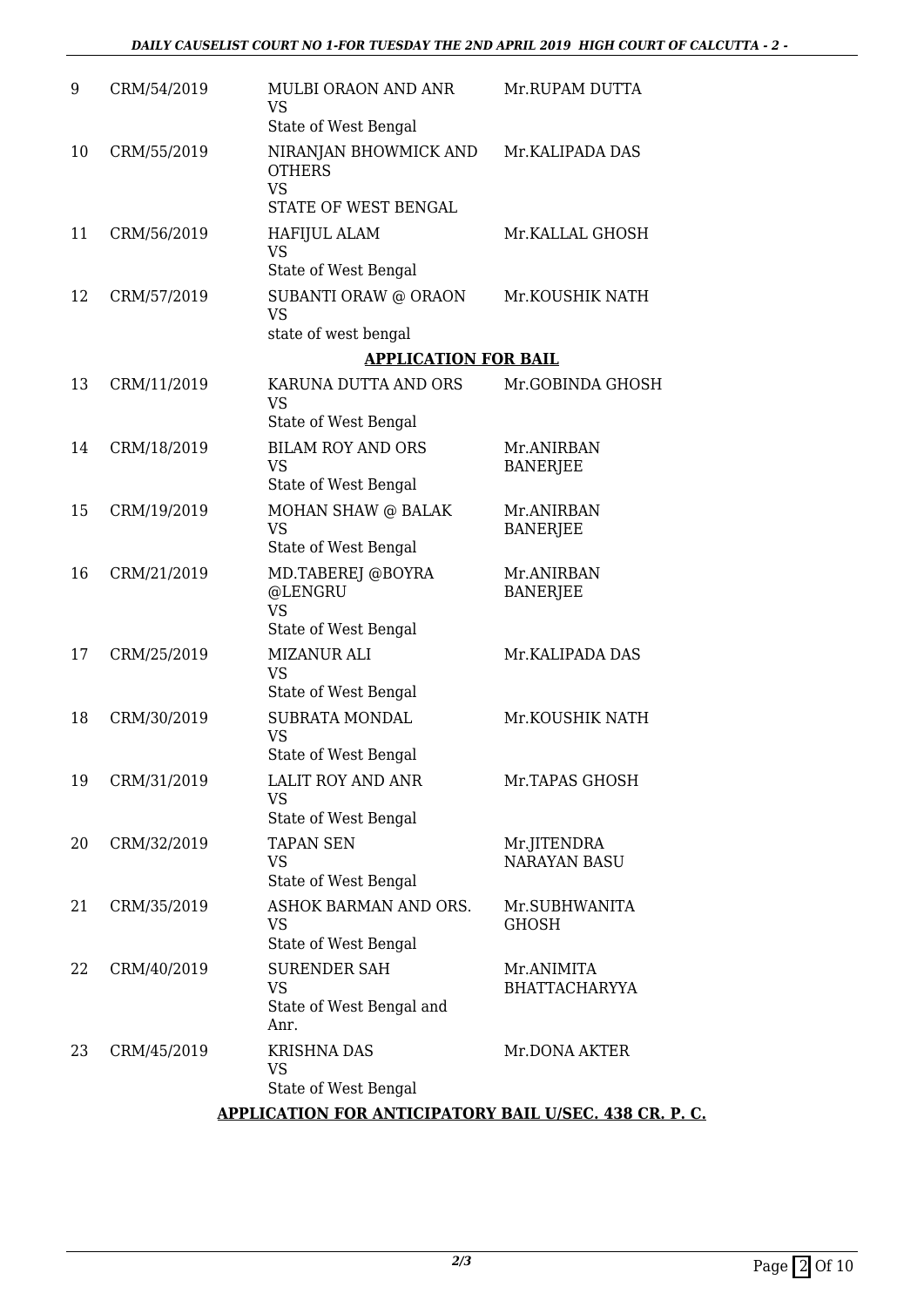| 24 | CRM/13/2019 | NITAI CHANDRA MONDAL<br>AND ORS<br><b>VS</b><br>State of West Bengal          | Mr.ANIRBAN<br><b>BANERJEE</b>      |
|----|-------------|-------------------------------------------------------------------------------|------------------------------------|
| 25 | CRM/17/2019 | AVIJEET PAUL @ABHIJIT<br>PAL AND ORS<br><b>VS</b><br>State of West Bengal     | Mr.SURAJ RAJAK                     |
| 26 | CRM/20/2019 | <b>JANAKI ROY</b><br><b>VS</b><br>State of West Bengal                        | Mr.PINTU KUMAR<br><b>DEB</b>       |
| 27 | CRM/22/2019 | <b>GIRIDHAR BARMAN AND</b><br><b>ORS</b><br><b>VS</b><br>State of West Bengal | Mr.SUDIP GUHA                      |
| 28 | CRM/23/2019 | Abdul High @ Abdul High<br>Miah<br><b>VS</b><br>State of West Bengal          | Mr.Mahfuz Murshed                  |
| 29 | CRM/24/2019 | JAHIDUR SARKAR @ BHOLA<br><b>AND ANR</b><br><b>VS</b><br>State of West Bengal | Mr.KALIPADA DAS                    |
| 30 | CRM/26/2019 | MD.KUDDUS MIA AND ANR<br><b>VS</b><br>State of West Bengal                    | Mr.KALLAL GHOSH                    |
| 31 | CRM/27/2019 | <b>BHADRA ADHIKARI</b><br><b>VS</b><br>State of West Bengal                   | Mr.DEBAJIT KUNDU                   |
| 32 | CRM/28/2019 | <b>ALBERUNI SARKAR</b><br><b>VS</b><br>State of West Bengal                   | Mr.JAYDEEP KANTA<br><b>BHOWMIK</b> |
| 33 | CRM/29/2019 | SAFIKUL ISLAM AND ORS<br>VS.<br>State of West Bengal                          | Mr.KOUSHIK NATH                    |
| 34 | CRM/33/2019 | SUJIT SAHANI @ BABIYA<br><b>VS</b><br>State of West Bengal                    | Mr.PINTU KUMAR<br>DEB              |
| 35 | CRM/34/2019 | <b>DINESH SARKAR</b><br><b>VS</b><br>State of West Bengal                     | Mr.RUPAM DUTTA                     |
| 36 | CRM/47/2019 | SAIDUL HAQUE @ SAHIDUL<br><b>HAQUE</b><br><b>VS</b><br>State of West Bengal   | Mr.MD.<br>ASHANUZZAMAN             |
| 37 | CRM/48/2019 | JAHANGIR ALI @ JAHAGIR<br>ALI<br><b>VS</b><br>State of West Bengal            | Mr.MD.<br><b>ASHANUZZAMAN</b>      |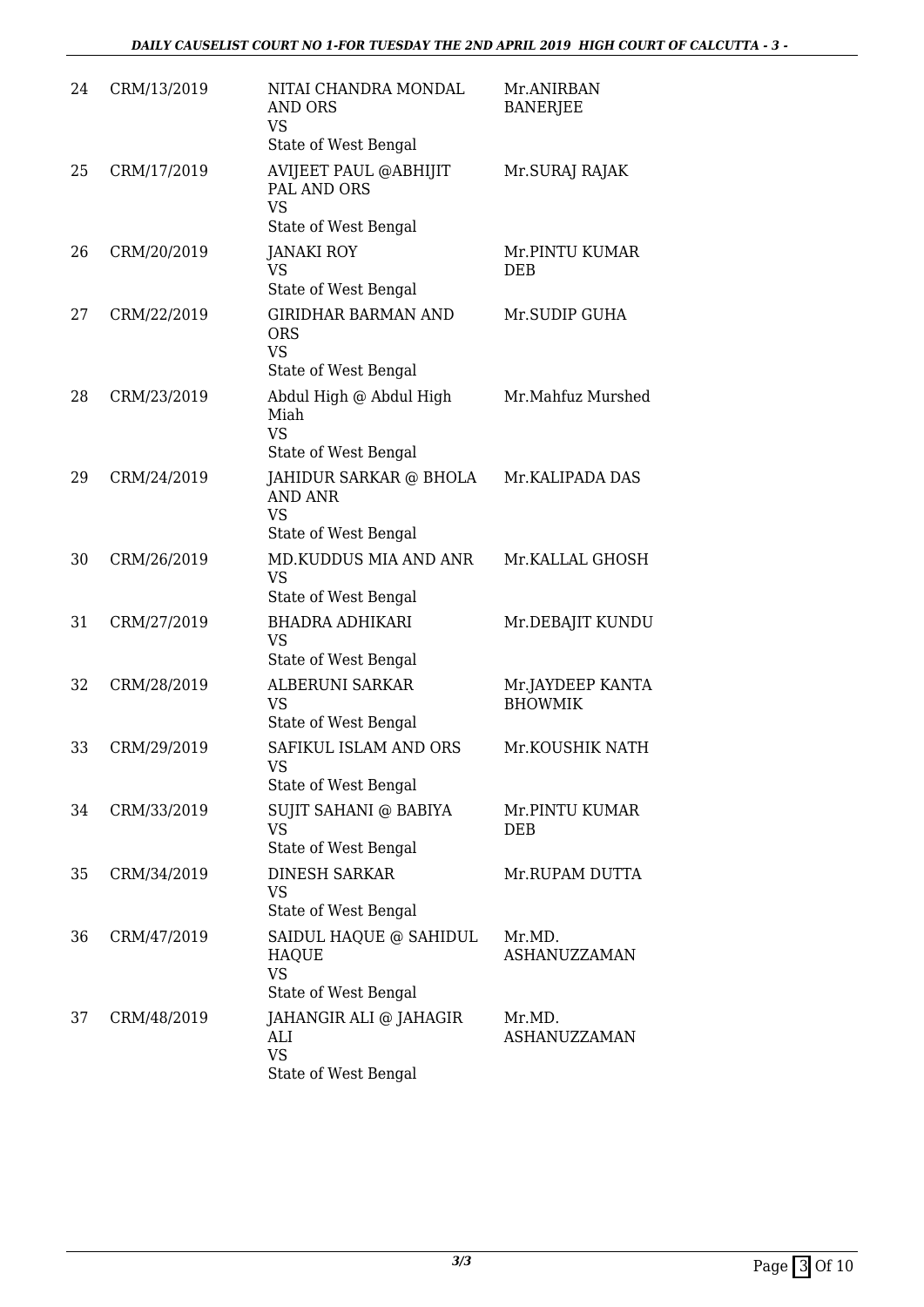

**DAILY CAUSELIST For Tuesday The 2nd April 2019**

#### **COURT NO. 1**

**DIVISION BENCH**

#### **AT 2:00 PM**

#### **HON'BLE JUSTICE DIPANKAR DATTA HON'BLE JUSTICE SAUGATA BHATTACHARYYA**

**On Tuesday,the 2nd April, 2019 Will sit together at 2 p.m. or soon thereafter according to convenience of their Lordships and take all the matters (other than criminal matters) required to be taken up by a Division Bench**

#### **FOR HEARING**

| MAT/1/2019        | RAM ORAON<br>VS<br>State of West Bengal and Ors.                          | Mr.ARKA<br><b>BHATTACHARYA</b> |
|-------------------|---------------------------------------------------------------------------|--------------------------------|
| IA NO: CAN/1/2019 |                                                                           |                                |
| FAT/2/2019        | SHIBNATH LOHARUKA AND<br>ANR<br>VS<br>MD. NEJAMUL HAQUE AND<br><b>ORS</b> | Mr.MRINAL KANTI<br>GHOSH       |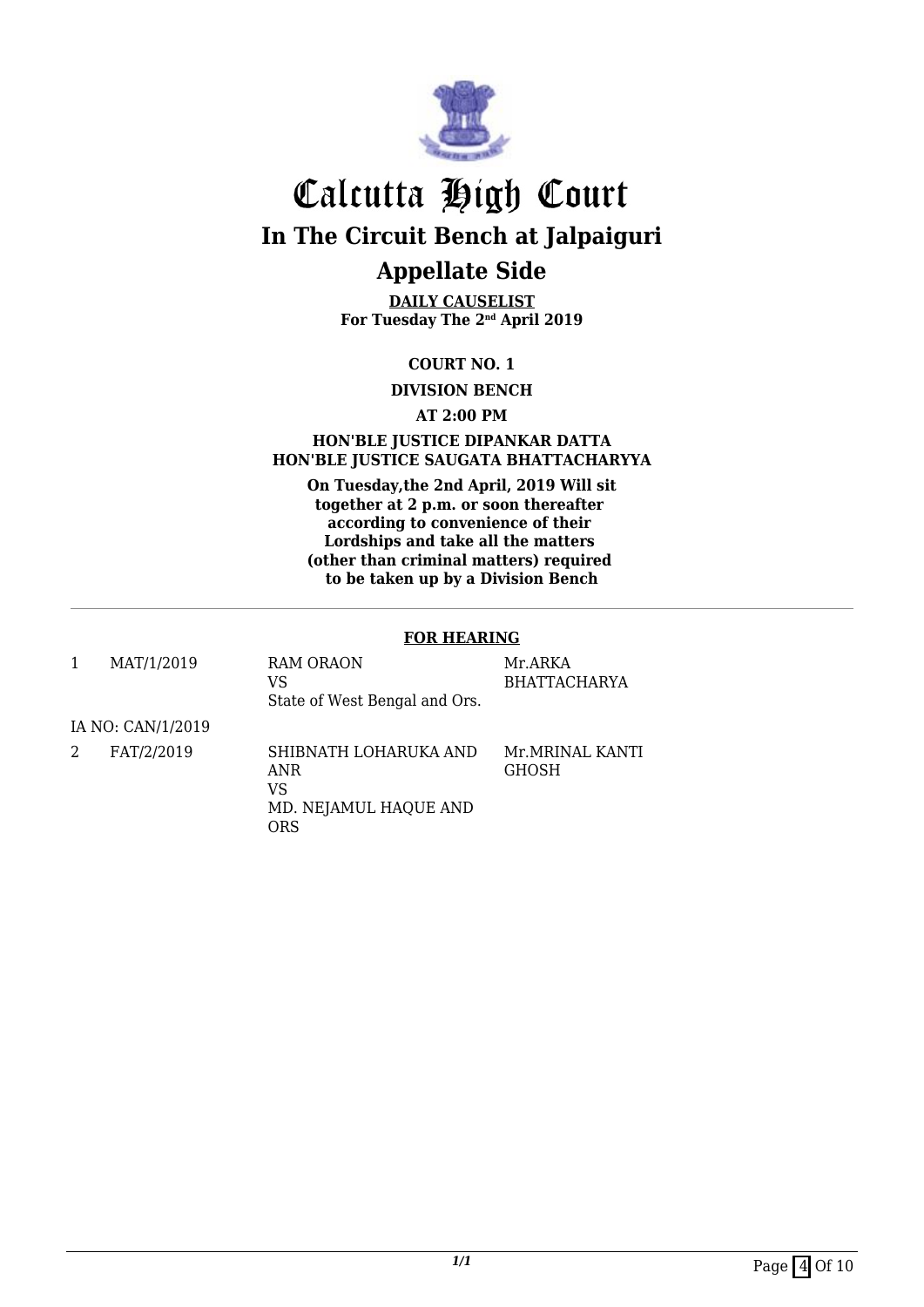

**DAILY CAUSELIST For Tuesday The 2nd April 2019**

#### **COURT NO. 2**

**SINGLE BENCH**

#### **AT 2:00 PM**

#### **HON'BLE JUSTICE SHIVAKANT PRASAD**

#### **On Tuesday, the 2nd April, 2019 at 2 p.m. or thereafter will sit singly, according to convenience of His Lordship, to take up matters required to be taken up by a Single Bench**

#### **MOTION**

| 1              | CRR/1/2019  | <b>DULAL ROY</b><br>VS.<br>State of West Bengal                       | Mr.DEBASISH<br>MUKHOPAHYAY       |
|----------------|-------------|-----------------------------------------------------------------------|----------------------------------|
| $\mathfrak{D}$ | CRR/2/2019  | ASHISH KUMAR BISWAS<br>AND ORS<br><b>VS</b><br>State of West Bengal   | Mr.ARNAB SAHA                    |
| 3              | CRR/5/2019  | PINAK PANI GHOSH AND<br>ORS<br>VS.<br>State of West Bengal AND<br>ORS | Mr.BHASKAR ROY<br>MAHASHAYA      |
| 4              | CRR/6/2019  | <b>JITENDRA SAH</b><br><b>VS</b><br>State of West Bengal              | Mr. BIMAN DUTTA                  |
| 5              | CRR/12/2019 | SITARAM MOHATA<br>VS<br>State of West Bengal                          | Mr.VIJAY VERMA                   |
| 6              | CRR/13/2019 | SAJAL MONDAL<br><b>VS</b><br>State of West Bengal and<br>Anr.         | Mr.SUBHASISH<br><b>MISRA</b>     |
| 7              | CRR/15/2019 | ISMAIL MIAH @ GANI MIAH<br><b>VS</b><br>State of West Bengal          | Mr.KIRAN KUMARI<br><b>MAHATO</b> |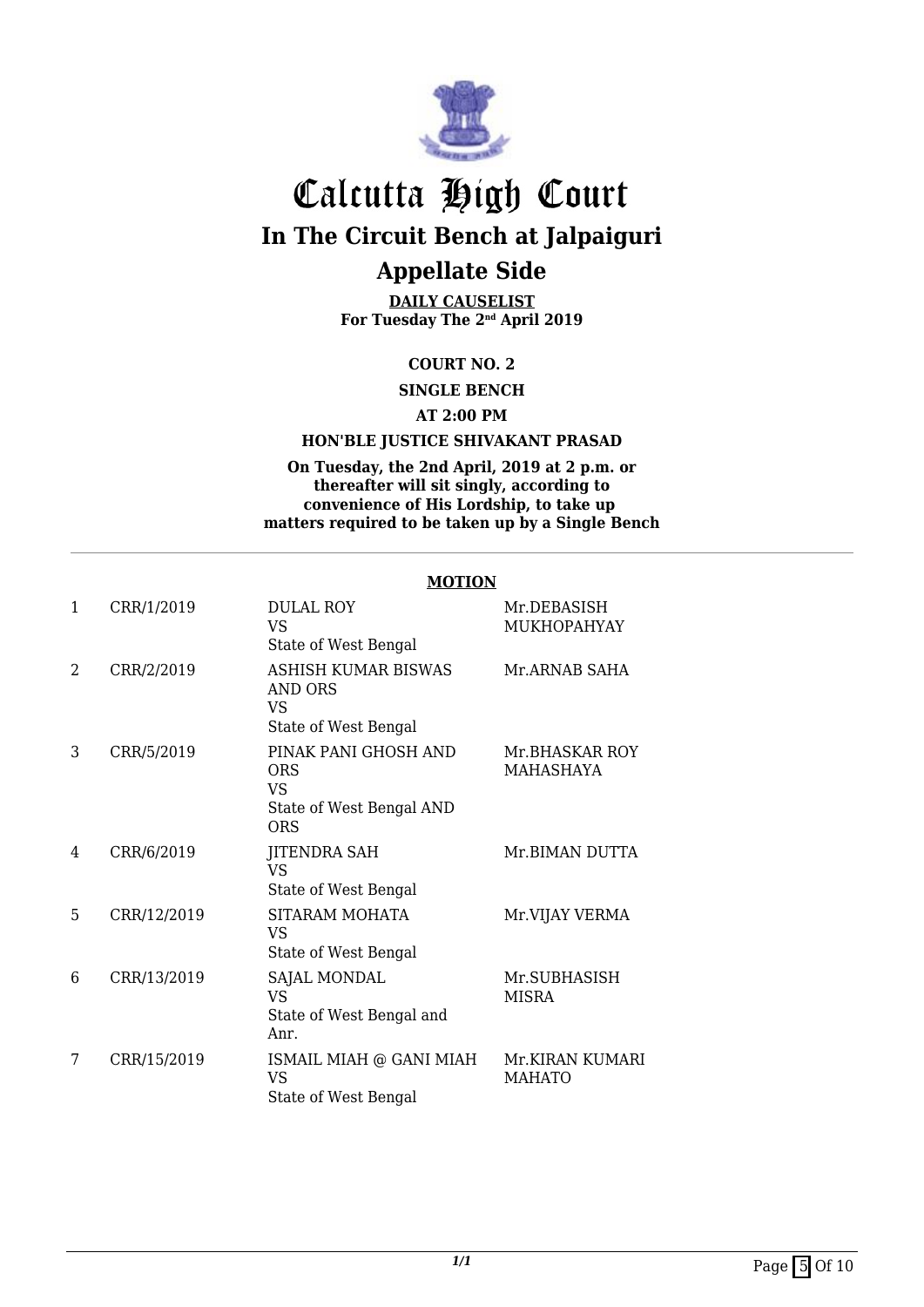

**DAILY CAUSELIST For Tuesday The 2nd April 2019**

#### **COURT NO. 3**

**SINGLE BENCH**

#### **AT 10:30 AM**

#### **HON'BLE JUSTICE SAUGATA BHATTACHARYYA**

**On Tuesday,2nd April, 2019 Will sit singly, according to convenience of His Lordship, to take up matters required to be taken up by a Single Bench.**

#### **MOTION**

| 1 | CO/7/2019   | AJOY MODAK<br>VS.<br>PUSPA MODAK                                                                    | Mr.NARENDRA NATH<br><b>DAS</b>   |
|---|-------------|-----------------------------------------------------------------------------------------------------|----------------------------------|
| 2 | CO/3/2019   | <b>SHWETA AGARWAL</b><br>VS.<br><b>GAURAV GARG</b>                                                  | Mr.ABHIJIT RAHA                  |
| 3 | CO/8/2019   | KRISHNA SHARMA AND<br><b>ANR</b><br><b>VS</b><br>SIMUL BARUA AND ANR.                               | Mr.JOYJIT DUTTA                  |
| 4 | CO/4/2019   | <b>BIMALA DEVI AGARWAL</b><br>AND ORS<br><b>VS</b><br><b>INDER CHAND AGARWAL</b>                    | Mr.RIMA SARKAR                   |
| 5 | WPA/75/2019 | DR. SABLU BARMAN AND<br>ORS.<br><b>VS</b><br>THE ELECTION<br><b>COMMISSION OF INDIA</b><br>AND ORS. | Mr.SIRSENDU SINHA<br><b>ROY</b>  |
|   |             | <b>LISTED MOTION</b>                                                                                |                                  |
| 6 | WPA/14/2019 | DIPU MANDAL<br><b>VS</b><br>State of West Bengal AND<br><b>ORS</b>                                  | Mr. SAMIR DAS                    |
| 7 | WPA/1/2019  | <b>NIRMAL BAID</b><br><b>VS</b><br>Union of India and Ors                                           | Mr. SIBAJI SANKAR<br><b>DHAR</b> |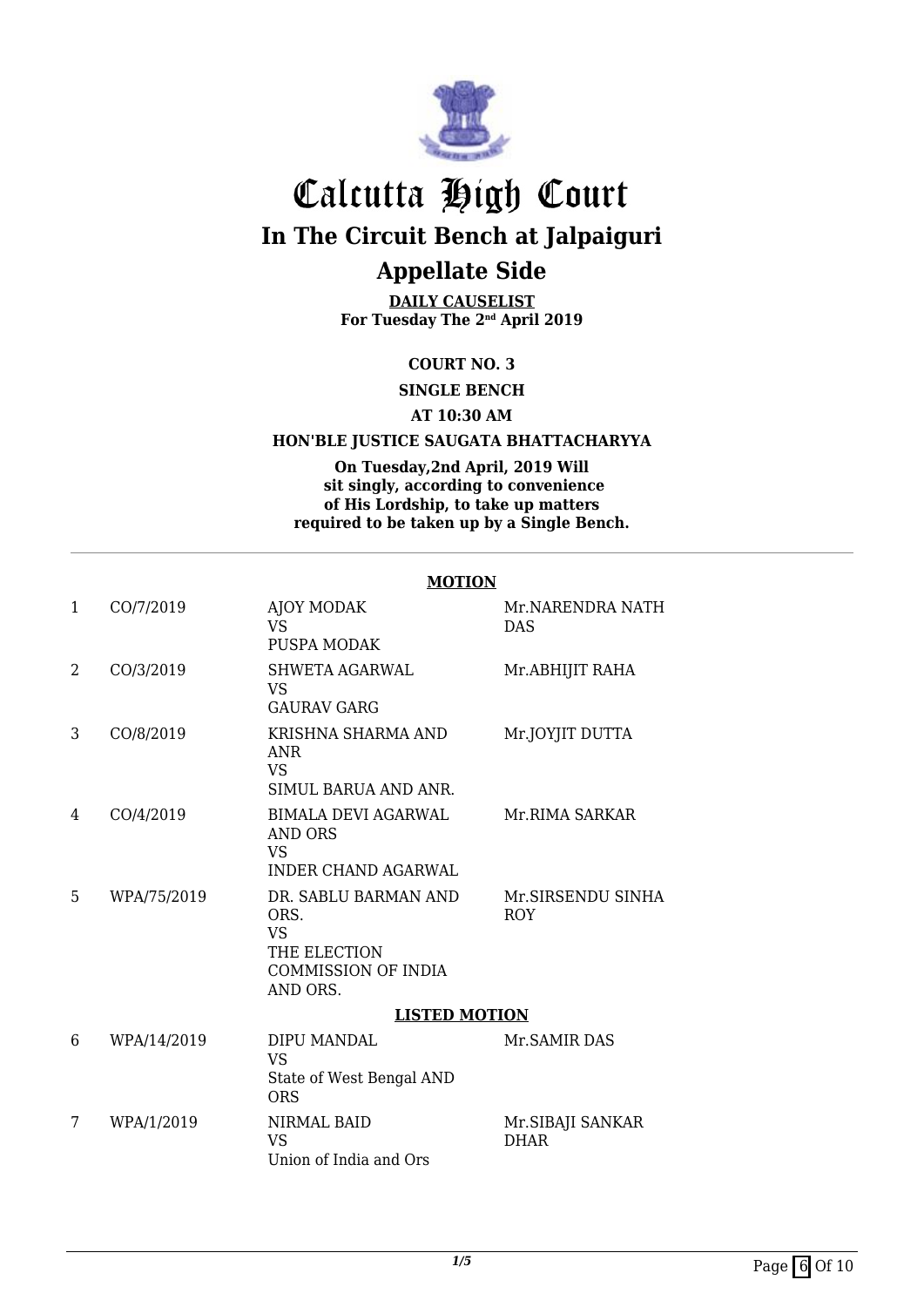| 8  | WPA/2/2019  | <b>BHABESH CHANDRA</b><br><b>BARMAN</b><br><b>VS</b><br>State of West Bengal                                                                                | Mr.SUMAN<br><b>SEHANABISH</b>      |
|----|-------------|-------------------------------------------------------------------------------------------------------------------------------------------------------------|------------------------------------|
| 9  | WPA/3/2019  | <b>KRISHNA PADA DAS</b><br><b>VS</b>                                                                                                                        | Mr.DEBAJIT KUNDU                   |
| 10 | WPA/4/2019  | State of West Bengal<br>HILL TOP COMMERCIAL<br>PRIVATE LIMITED<br><b>VS</b><br>State of West Bengal                                                         | Mr.NISHA GUPTA                     |
| 11 | WPA/8/2019  | <b>RABI PRADHAN</b><br><b>VS</b><br>State of West Bengal AND<br><b>ORS</b>                                                                                  | Mr.DONA GHOSH                      |
| 12 | WPA/9/2019  | <b>RANADHIR DAS</b><br><b>VS</b><br>State of West Bengal AND<br><b>ORS</b>                                                                                  | Mr.VIVEKANANDA<br><b>BAURI</b>     |
| 13 | WPA/10/2019 | DHIMAN CHOWDHURY<br><b>VS</b><br>State of West Bengal AND<br><b>ORS</b>                                                                                     | Mr.VIVEKANANDA<br><b>BAURI</b>     |
| 14 | WPA/13/2019 | YOGRAJ GURUNG<br><b>VS</b><br>State of West Bengal                                                                                                          | Mr.DEBANJAN DAS                    |
| 15 | WPA/16/2019 | SOMNATH GOSWAMI<br><b>VS</b><br>State of West Bengal And<br>Ors.                                                                                            | Mr.BIKRAM<br><b>BANERJEE</b>       |
| 16 | WPA/18/2019 | DR. DILIP ROY<br><b>CHOWDHURY</b><br><b>VS</b><br>UNIVERSITY OF NORTH<br>BENGAL AND ORS.                                                                    | Mr.ANANYA NEOGI                    |
| 17 | WPA/19/2019 | <b>BIJAY MAHALI</b><br><b>VS</b><br>Union of India and Ors.                                                                                                 | Mr.PAMPA DEY<br>(DHABAL)           |
| 18 | WPA/20/2019 | YAKTHUNG MANPOWER<br>AND SECURITY SERVICE<br>PVT. LTD.<br><b>VS</b><br><b>ASSISTANT</b><br>COMMISSIONER CENTRAL<br><b>GOODS AND SERVICE</b><br><b>TAXES</b> | Mr. SAPTARSHI DUTT                 |
| 19 | WPA/21/2019 | <b>RAM KAMAL ROY</b><br><b>VS</b><br>State of West Bengal and Ors.                                                                                          | Mr.SUPRIYO<br><b>CHATTOPADHYAY</b> |
| 20 | WPA/22/2019 | RAM PRASAD ROY<br><b>VS</b><br>State of West Bengal and Ors.                                                                                                | Mr.SUPRIYO<br><b>CHATTOPADHYAY</b> |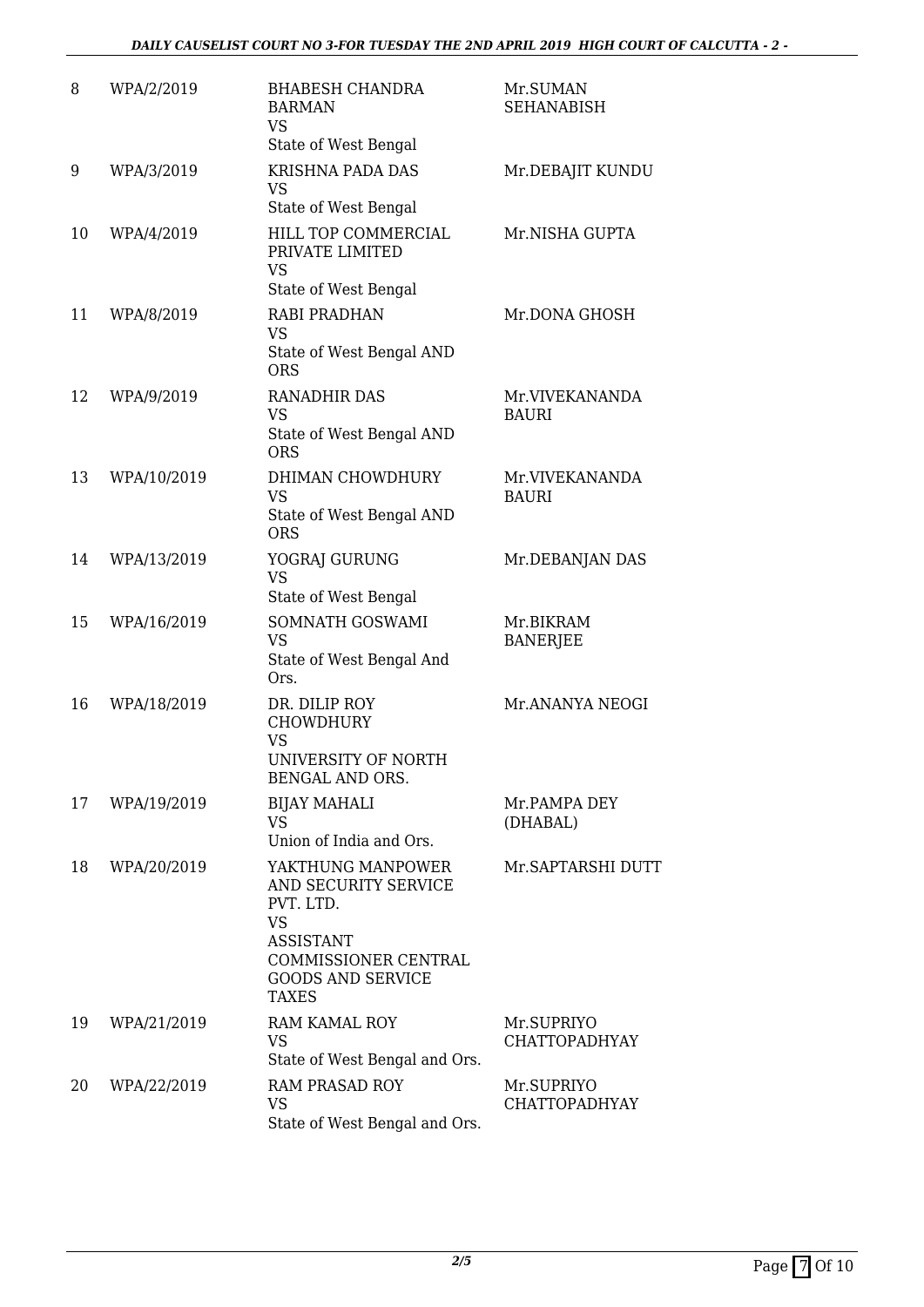| 21 | WPA/23/2019 | <b>RAM NATH ROY</b><br><b>VS</b><br>State of West Bengal and Ors.         | Mr.SUPRIYO<br><b>CHATTOPADHYAY</b> |
|----|-------------|---------------------------------------------------------------------------|------------------------------------|
| 22 | WPA/24/2019 | <b>NAREN DAS</b><br><b>VS</b><br>State of West Bengal and Ors.            | Mr.SUPRIYO<br><b>CHATTOPADHYAY</b> |
| 23 | WPA/25/2019 | <b>GOBINDA DAS</b><br><b>VS</b><br>State of West Bengal and Ors.          | Mr.SUPRIYO<br><b>CHATTOPADHYAY</b> |
| 24 | WPA/26/2019 | <b>BRINDABAN SARKAR</b><br><b>VS</b><br>State of West Bengal and Ors.     | Mr.SUPRIYO<br><b>CHATTOPADHYAY</b> |
| 25 | WPA/27/2019 | <b>CHAMPAKA ROY</b><br><b>VS</b><br>State of West Bengal                  | Mr.SUPRIYO<br><b>CHAATOPADHYAY</b> |
| 26 | WPA/28/2019 | <b>BASANTI MONDAL</b><br><b>VS</b><br>State of West Bengal and Ors.       | Mr.SUPRIYO<br><b>CHATTOPADHYAY</b> |
| 27 | WPA/29/2019 | PROMOD CHANDRA DAS<br><b>VS</b><br>State of West Bengal and Ors.          | Mr.SUPRIYO<br><b>CHATTOPADHYAY</b> |
| 28 | WPA/32/2019 | <b>MATILAL SARKAR</b><br><b>VS</b><br>State of West Bengal and Ors.       | Mr.SUPRIYO<br><b>CHATTOPADHYAY</b> |
| 29 | WPA/33/2019 | RABINDRA NATH SARKAR<br><b>VS</b><br>State of West Bengal and Ors.        | Mr.SUPRIYO<br><b>CHATTOPADHYAY</b> |
| 30 | WPA/34/2019 | <b>SUSHIL SARKAR</b><br><b>VS</b><br>State of West Bengal and Ors.        | Mr.SUPRIYO<br><b>CHATTOPADHYAY</b> |
| 31 | WPA/35/2019 | <b>JATIN PAUL</b><br><b>VS</b><br>State of West Bengal and Ors.           | Mr.SUPRIYO<br><b>CHATTOPADHYAY</b> |
| 32 | WPA/36/2019 | <b>RATAN SARKAR</b><br><b>VS</b><br>State of West Bengal and Ors.         | Mr.SUPRIYO<br><b>CHATTOPADHYAY</b> |
| 33 | WPA/37/2019 | PARESH SARKAR<br><b>VS</b><br>State of West Bengal and Ors.               | Mr.SUPRIYO<br><b>CHATTOPADHYAY</b> |
| 34 | WPA/38/2019 | <b>SUSHIL TARAFDAR</b><br><b>VS</b><br>State of West Bengal and Ors.      | Mr.SUPRIYO<br>CHATTOPADHYAY        |
| 35 | WPA/39/2019 | <b>BIRENDRA NATH BISWAS</b><br><b>VS</b><br>State of West Bengal and Ors. | Mr.SUPRIYO<br><b>CHATTOPADHYAY</b> |
| 36 | WPA/40/2019 | <b>JURAN MONDAL</b><br><b>VS</b><br>State of West Bengal and Ors.         | Mr.SUPRIYO<br><b>CHATTOPADHYAY</b> |
| 37 | WPA/41/2019 | AMAL BALO AND ORS.<br><b>VS</b><br>State of West Bengal and Ors.          | Mr.SUPRIYO<br><b>CHATTOPADHYAY</b> |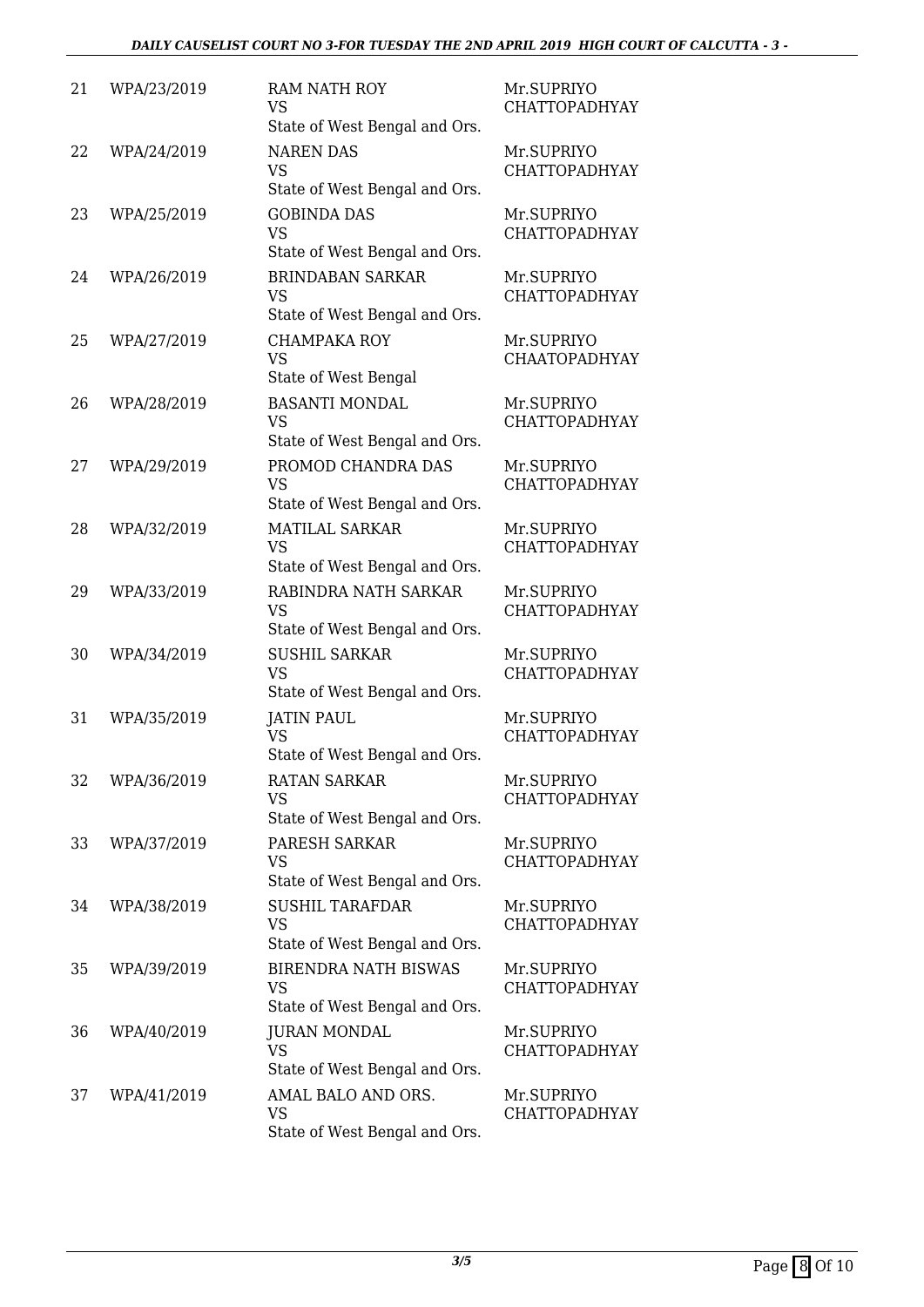| 38 | WPA/42/2019 | NIROD ROY<br><b>VS</b><br>State of West Bengal and Ors.                                            | Mr.SUPRIYO<br><b>CHATTOPADHYAY</b> |
|----|-------------|----------------------------------------------------------------------------------------------------|------------------------------------|
| 39 | WPA/43/2019 | <b>GAYANATH BALO</b><br><b>VS</b><br>State of West Bengal and Ors.                                 | Mr.SUPRIYO<br><b>CHATTOPADHYAY</b> |
| 40 | WPA/44/2019 | <b>SUKUMAR SARKAR</b><br><b>VS</b><br>State of West Bengal and Ors.                                | Mr.SUPRIYO<br><b>CHATTOPADHYAY</b> |
| 41 | WPA/45/2019 | DAYALI DAS AND ORS.<br><b>VS</b><br>State of West Bengal and Ors.                                  | Mr.SUPRIYO<br><b>CHATTOPADHYAY</b> |
| 42 | WPA/47/2019 | SHYAMAL SARKAR AND<br><b>ORS</b><br><b>VS</b><br>State of West Bengal and ors                      | Mr.SUPRIYO<br><b>CHATTOPADHYAY</b> |
| 43 | WPA/49/2019 | DR. SUKANTA<br>MUKHOPADHYAY AND ORS.<br><b>VS</b>                                                  | Mr.SIRSENDU SINHA<br>RAY           |
|    |             | ELECTION COMMISSION OF<br><b>INDIA AND ORS.</b>                                                    |                                    |
| 44 | WPA/50/2019 | DEBASIS MALLIK AND ORS.<br><b>VS</b><br>ELECTION COMMISSION OF<br><b>INDIA AND ORS</b>             | Mr.SIRSENDU SINHA<br>RAY           |
| 45 | WPA/52/2019 | <b>MOTILAL SARKAR</b><br><b>VS</b><br>State of West Bengal and ors.                                | Mr.ABHIMANYU<br><b>BANERJEE</b>    |
| 46 | WPA/54/2019 | ABHINATH BARMAN AND<br>ORS.<br><b>VS</b><br>THE ELECTION<br><b>COMMISSION OF INDIA</b><br>AND ORS. | Mr.SIRSENDU SINHA<br>ROY           |
| 47 | WPA/55/2019 | PRADIP ADHIKARY AND<br>ORS.<br><b>VS</b><br>THE ELECTION<br><b>COMMISSION OF INDIA</b><br>AND ORS. | Mr.SIRSENDU SINHA<br><b>ROY</b>    |
| 48 | WPA/56/2019 | ALOKEMOY BASU AND ORS.<br><b>VS</b><br>THE ELECTION<br><b>COMMISSION OF INDIA</b><br>AND ORS.      | Mr.SIRSENDU SINHA<br><b>ROY</b>    |
| 49 | WPA/58/2019 | <b>SUKHAMAY ROY</b><br><b>VS</b><br>State of West Bengal and Ors.                                  | Mr.RAJENDRA NATH<br><b>BARIK</b>   |
| 50 | WPA/64/2019 | <b>SISIR KUMAR SARKAR</b><br><b>VS</b><br>State of West Bengal and Ors.                            | Mr.SAKHWAT<br>KHANDAKAR            |